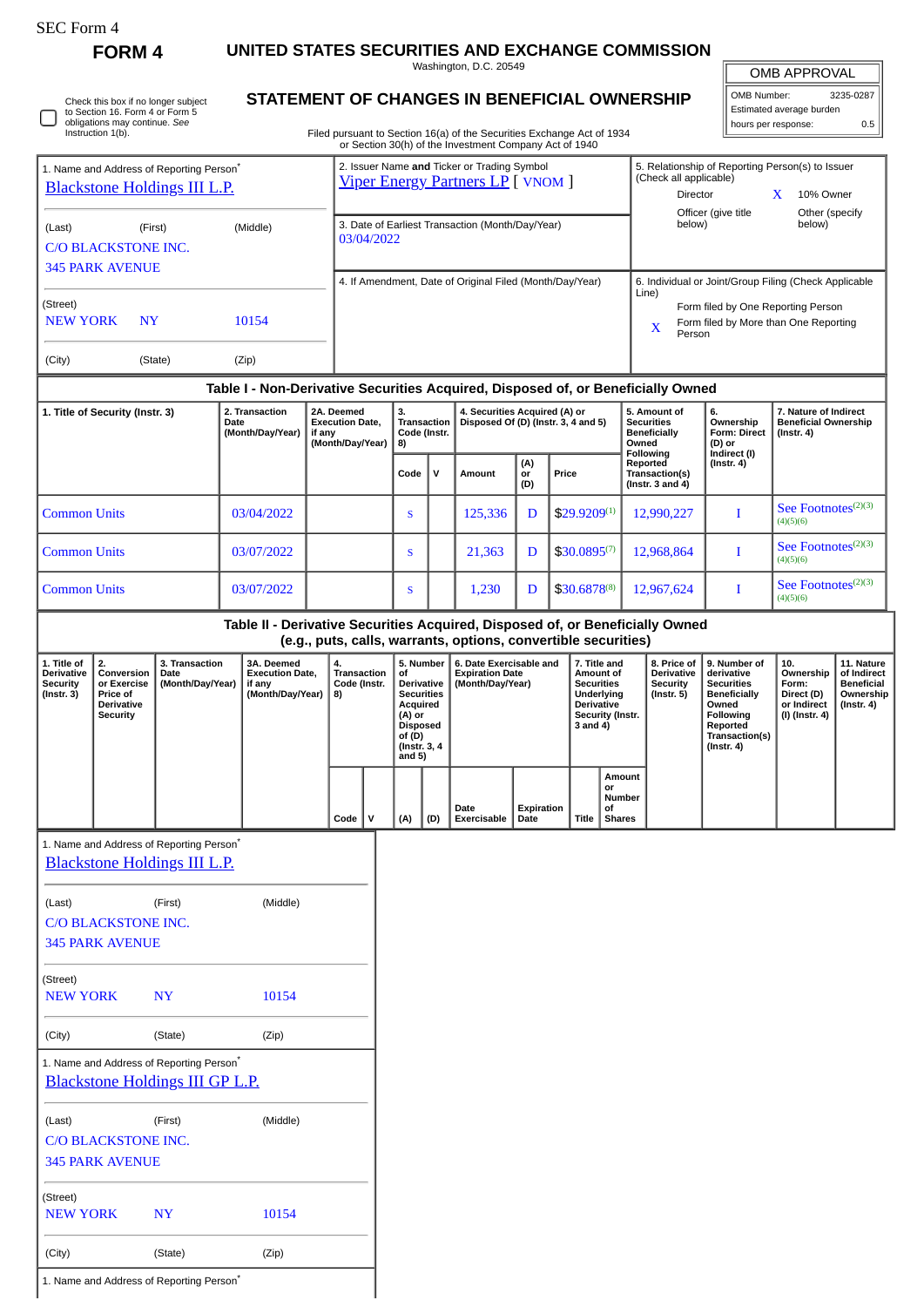| <u>L.L.C.</u>                                 | <b>Blackstone Holdings III GP Management</b>                                                      |          |
|-----------------------------------------------|---------------------------------------------------------------------------------------------------|----------|
| (Last)                                        | (First)                                                                                           | (Middle) |
| C/O BLACKSTONE INC.<br><b>345 PARK AVENUE</b> |                                                                                                   |          |
| (Street)<br><b>NEW YORK</b>                   | NY                                                                                                | 10154    |
| (City)                                        | (State)                                                                                           | (Zip)    |
| <b>Blackstone Inc</b>                         | 1. Name and Address of Reporting Person <sup>*</sup>                                              |          |
| (Last)                                        | (First)                                                                                           | (Middle) |
| <b>345 PARK AVENUE</b>                        |                                                                                                   |          |
| (Street)                                      |                                                                                                   |          |
| <b>NEW YORK</b>                               | $N\mathbf{Y}$                                                                                     | 10154    |
| (City)                                        | (State)                                                                                           | (Zip)    |
|                                               | 1. Name and Address of Reporting Person <sup>*</sup><br><b>Blackstone Group Management L.L.C.</b> |          |
| (Last)                                        | (First)                                                                                           | (Middle) |
| C/O BLACKSTONE INC.                           |                                                                                                   |          |
| <b>345 PARK AVENUE</b>                        |                                                                                                   |          |
| (Street)<br><b>NEW YORK</b>                   | NY                                                                                                | 10154    |
| (City)                                        | (State)                                                                                           | (Zip)    |
|                                               | 1. Name and Address of Reporting Person <sup>*</sup><br>SCHWARZMAN STEPHEN A                      |          |
| (Last)                                        | (First)                                                                                           | (Middle) |
| C/O BLACKSTONE INC.                           |                                                                                                   |          |
| <b>345 PARK AVENUE</b>                        |                                                                                                   |          |
| (Street)<br>NEW YORK                          | NY                                                                                                | 10154    |
| (City)                                        | (State)                                                                                           | (Zip)    |

## **Explanation of Responses:**

1. The price reported in Column 4 is a weighted average price. These common units ("Common Units") representing limited partner interests in Viper Energy Partners LP (the "Issuer") were sold in multiple transactions ranging from \$29.56 to \$30.15, inclusive. The Reporting Persons undertake to provide to the Issuer, any security holder of the Issuer, or the staff of the Securities and Exchange<br>Commission, upon requ

2. The controlling membership interests of BX Guidon Topco LLC, a Delaware limited liability company are held by Blackstone Management Associates VI L.L.C. and Blackstone Energy Management<br>Associates II L.L.C. BMA VI L.L.C L.L.C. Blackstone Holdings III L.P. is the managing member of each of BMA VI L.L.C. and Blackstone EMA II L.L.C. Blackstone Holdings III GP L.P. is the general partner of Blackstone Holdings III L.P. Blackstone Holdings III GP Management L.L.C. is the general partner of Blackstone Holdings III GP L.P.

3. (continued from footnote 2) Blackstone Inc. ("Blackstone") is the sole member of Blackstone Holdings III GP Management L.L.C. The sole holder of the Series II preferred stock of Blackstone is Blackstone Group Management L.L.C. Blackstone Group Management L.L.C. is wholly-owned by Blackstone's senior managing directors and controlled by its founder, Stephen A. Schwarzman. 4. Information with respect to each of the Reporting Persons is given solely by such Reporting Person, and no Reporting Person has responsibility for the accuracy or completeness of information supplied by another Reporting Person.

5. Each of the Reporting Persons (other than to the extent it directly holds securities reported herein) disclaims beneficial ownership of the securities held by the other Reporting Persons, except to the extent of such Reporting Person's pecuniary interest therein, and, pursuant to Rule 16a-1(a)(4) under the Securities Exchange Act of 1934 (the "Exchange Act"), each of the Reporting Persons (other than the Reporting Person to the extent it directly holds securities reported herein) states that the inclusion of these securities in this report shall not be deemed an admission of beneficial ownership of all of the securities reported herein for purposes of Section 16 of the Exchange Act or for any other purpose.

6. Due to the limitations of the electronic filing system certain Reporting Persons are filing a separate Form 4.

7. The price reported in Column 4 is a weighted average price. These Common Units were sold in multiple transactions ranging from \$29.60 to \$30.59, inclusive. The Reporting Persons undertake to provide to the Issuer, any security holder of the Issuer, or the staff of the Securities and Exchange Commission, upon request, full information regarding the number of Common Units sold at each separate price in the range set forth in this footnote.

8. The price reported in Column 4 is a weighted average price. These Common Units were sold in multiple transactions ranging from \$30.60 to \$30.76, inclusive. The Reporting Persons undertake to provide to the Issuer, any security holder of the Issuer, or the staff of the Securities and Exchange Commission, upon request, full information regarding the number of Common Units sold at each separate price in the range set forth in this footnote.

## **Remarks:**

Form 2 of 2

BLACKSTONE HOLDINGS 03/08/2022III L.P., By: Blackstone Holdings III GP L.P., its general partner, By: Blackstone Holdings III GP